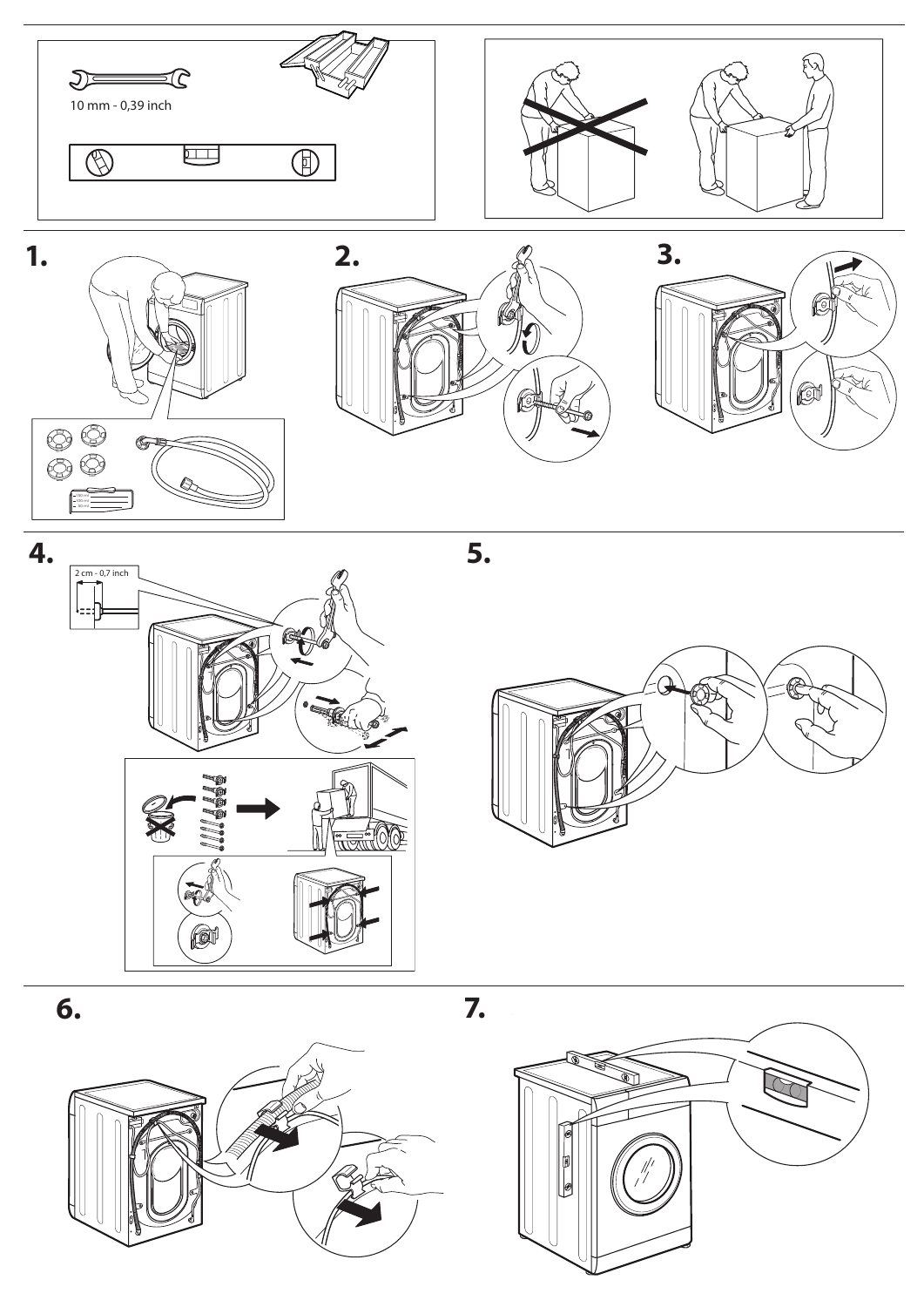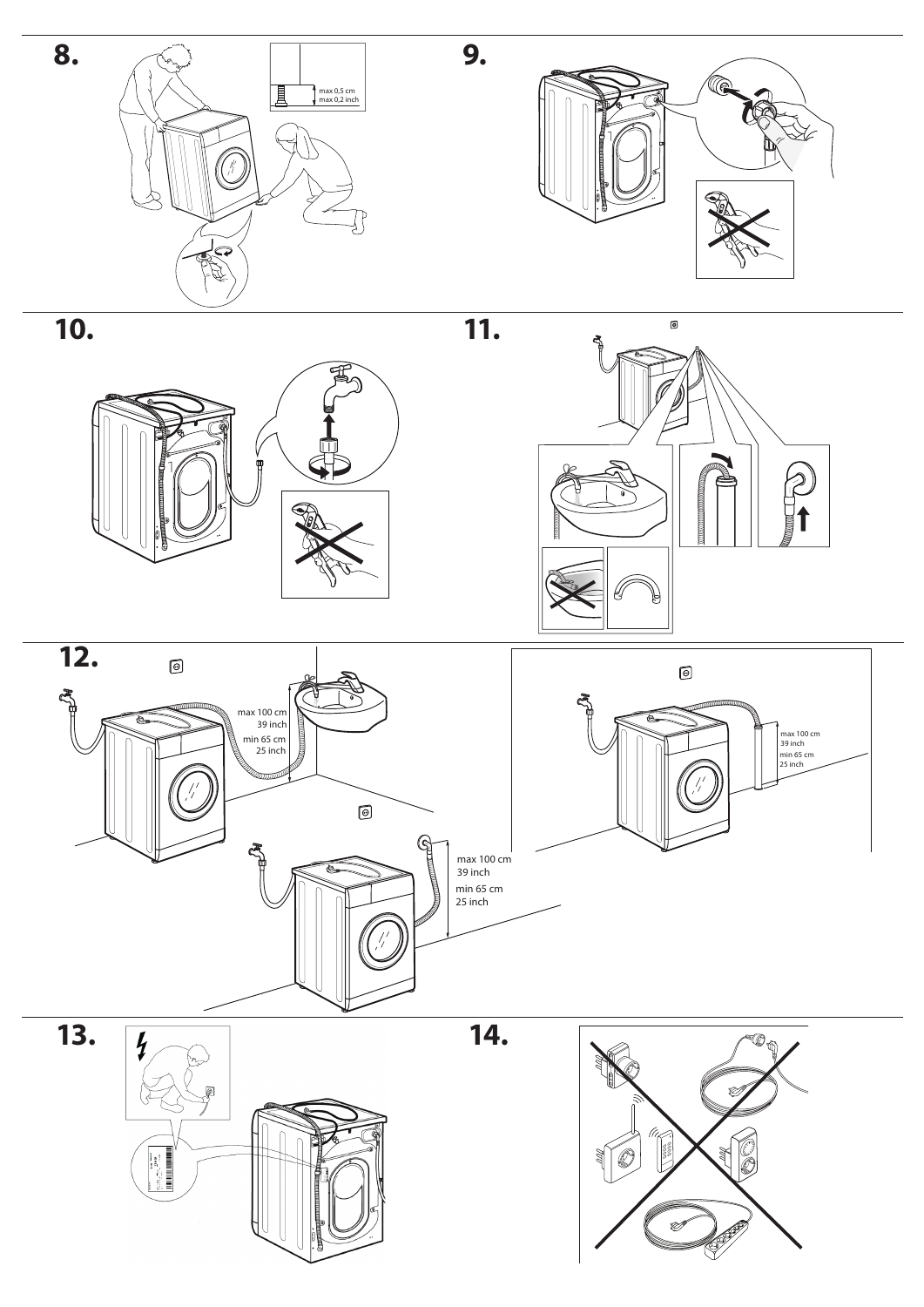# **EN SAFETY INSTRUCTIONS IMPORTANT TO BE READ AND OBSERV**

Before using the appliance, read these safety instructions. Keep them nearby for future reference. These instructions and the appliance itself provide important safety warnings, to be observed at all times. The manufacturer declines any liability for failure to observe these safety instructions, for inappropriate use of the appliance or incorrect setting of controls.  $\langle \cdot \rangle$  Very young children (0-3 years) should be kept away from the appliance. Young children (3-8 years) should be kept away from the appliance unless continuously supervised. Children from 8 years old and above and persons with reduced physical, sensory or mental capabilities or lack of experience and knowledge can use this appliance only if they are supervised or have been given instructions on safe use and understand the hazards involved. Children must not play with the appliance. Cleaning and user maintenance must not be carried out by children without supervision. Never open the door forcibly or use it as a step.

# **PERMITTED USE**

 **CAUTION:** The appliance is not intended to be operated by means of an external switching device, such as a timer, or separate remote controlled system.

 $\triangle$  This appliance is intended to be used in household and similar applications such as: staff kitchen areas in shops, offices and other working environments; farm houses; by clients in hotels, motels, bed & breakfast and other residential environments.

 $\triangle$  Do not load the machine above the maximum capacity (kg of dry cloth) indicated in the programme table.

 $\sqrt{2}$  This appliance is not for professional use. Do not use the appliance outdoors.

 $\langle \cdot \rangle$  Do not use any solvents (e.g. turpentine, benzene), detergents containing solvents, scouring powder, glass or general purpose cleaners, or flammable fluids; do not machine wash fabrics that have been treated with solvents or flammable liquids.

 $\langle \cdot \rangle$  Do not dry unwashed items in the tumble dryer.

 $\triangle$  Items that have been soiled with substances such as cooking oil, acetone, alcohol, petrol, kerosene, spot removers, turpentine, waxes and wax removers should be washed in hot water with an extra amount of detergent before being dried in the tumble dryer.

 $\triangle$  Items such as foam rubber (latex foam), shower caps, waterproof textiles, rubber backed articles and clothes or pillows fitted with foam rubber pads should not be dried in the tumble dryer.

 $\langle \cdot \rangle$  Fabric softeners, or similar products, should be used as specified by the fabric softener instructions.

 $\triangle$  The final part of a tumble dryer cycle occurs without heat (cool down cycle) to ensure that the items are left at a temperature that ensures that the items will not be damaged.

 $\triangle$  Never stop a tumble dryer before the end of the drying cycle unless all items are quickly removed and spread out so that the heat is dissipated.

 $\langle \cdot \rangle$  During the drying phase, the door tends to get quite hot.

 $\triangle$  Do not use the appliance to dry clothes that have been washed with flammable solvents (e.g. trichlorethylene).

 $\triangle$  Do not use the appliance to dry foam rubber or similar elastomers.

 $\langle \cdot \rangle$  Make sure that the water tap is turned on during the drying cycles.

 $\langle \cdot \rangle$  Remove all objects from pockets such as lighters and matches.

### **INSTALLATION**

 $\triangle$  The appliance must be handled and installed by two or more persons - risk of injury. Use protective gloves to unpack and install - risk of cuts.

If you want to stack a dryer on top of your washing machine, first contact our After-Sales Service or your specialist dealer to verify whether this is possible. This is only possible if the dryer is attached to the washing machine by means of appropriate stacking kit available through our After- Sales Service or your specialist dealer.  $\triangle$  Move the appliance without lifting it by the worktop or top lid.

 $\langle \cdot \rangle$  Installation, including water supply (if any) and electrical connections and repairs must be carried out by a qualified technician. Do not repair or replace any part of the appliance unless specifically stated in the user manual. Keep children away from the installation site. After unpacking the appliance, make sure that it has not been damaged during transport. In the event of problems, contact the dealer or your nearest After-sales Service. Once installed, packaging waste (plastic, styrofoam parts etc.) must be stored out of reach of children - risk of suffocation. The appliance must be disconnected from the power supply before any installation operation risk of electric shock. During installation, make sure the appliance does not damage the power cable - risk of fire or electric shock. Only activate the appliance when the installation has been completed.